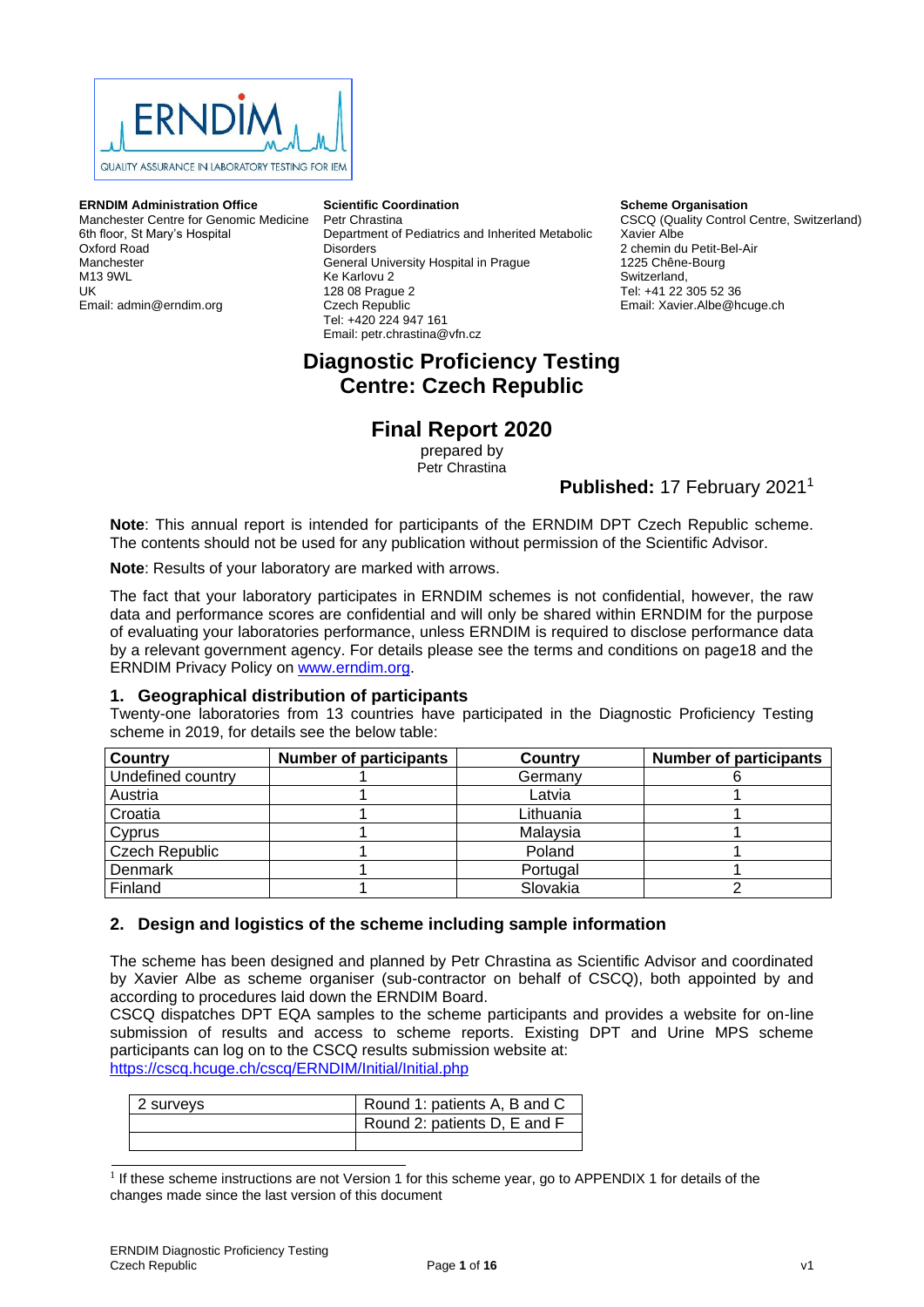**Origin of patients**: All six urines were obtained from patients with known diagnoses. Four urine samples have been provided by the scheme organizers and one sample has been provided by Department of Clinical Biochemistry of University Children's Hospital in Bratislava. The common sample was from DPT center France (distributed in all five DPT schemes).

In 2020 the samples have been heat-treated and apart from the common sample A were re-analyzed in our department after receiving the samples from CSCQ (samples were shipped via courier after 3 days at ambient temperature to mimic possible changes that might arise during transport). In all six samples prepared and checked by us the typical metabolic profiles were preserved after heat treatment and shipment from CSCQ.

Mailing: samples were sent by DHL; FedEx or the Swiss Post at room temperature.

# **3. Tests**

Analyses of amino acids, organic acids, mucopolysaccharides, oligosaccharides and purines/pyrimidines were required in 2020.

### **4. Schedule of the scheme**

Due to the disruption many labs are experiencing because of Covid-19, the March 2020 submission deadline have all been delayed until June 2020.

| Sample distribution                             | February 11, Tuesday   |
|-------------------------------------------------|------------------------|
| Start of analysis of Survey 2020/1 Website open | March 9, Monday        |
| Survey 2020/1 - Results submission              | June 1, Monday         |
| Survey 2020/1 - Reports                         | July 7, Tuesday        |
| Start of analysis of Survey 2020/2              | June 8, Monday         |
| Survey 2020/2 - Results submission              | June 29, Monday        |
| Survey 2020/2 - Reports                         | August 10, Friday      |
| Annual meeting of participants                  | September 2, Wednesday |
| Annual Report 2020                              | December 2020          |

### **5. Results**

19 of 20 labs returned results for both surveys, mainly by the deadline.

|                    | <b>Survey 1</b> | <b>Survey 2</b> |
|--------------------|-----------------|-----------------|
| Receipt of results | 20              | 20              |
| l No answer        |                 |                 |

### **6. Web site reporting**

The website reporting system is compulsory for all centres. Please read carefully the following advice:

- Selection of tests: **don't select a test if you will not perform it**, otherwise the evaluation program includes it in the report.
- **Results** 
	- Give quantitative data as much as possible.
	- Enter the key metabolites with the evaluation **in the tables** even if you don't give quantitative data.
	- If the profile is normal: enter "Normal profile" in "Key metabolites".
	- **Don't enter results in the "comments" window**, **otherwise your results will not be included in the evaluation program.**
- Recommendations = **advice for further investigation**.
	- Scored together with the interpretative score.
	- Advice for treatment are not scored.
	- **Don't give advice for further investigation in "Comments on diagnosis"**: it will not be included in the evaluation program.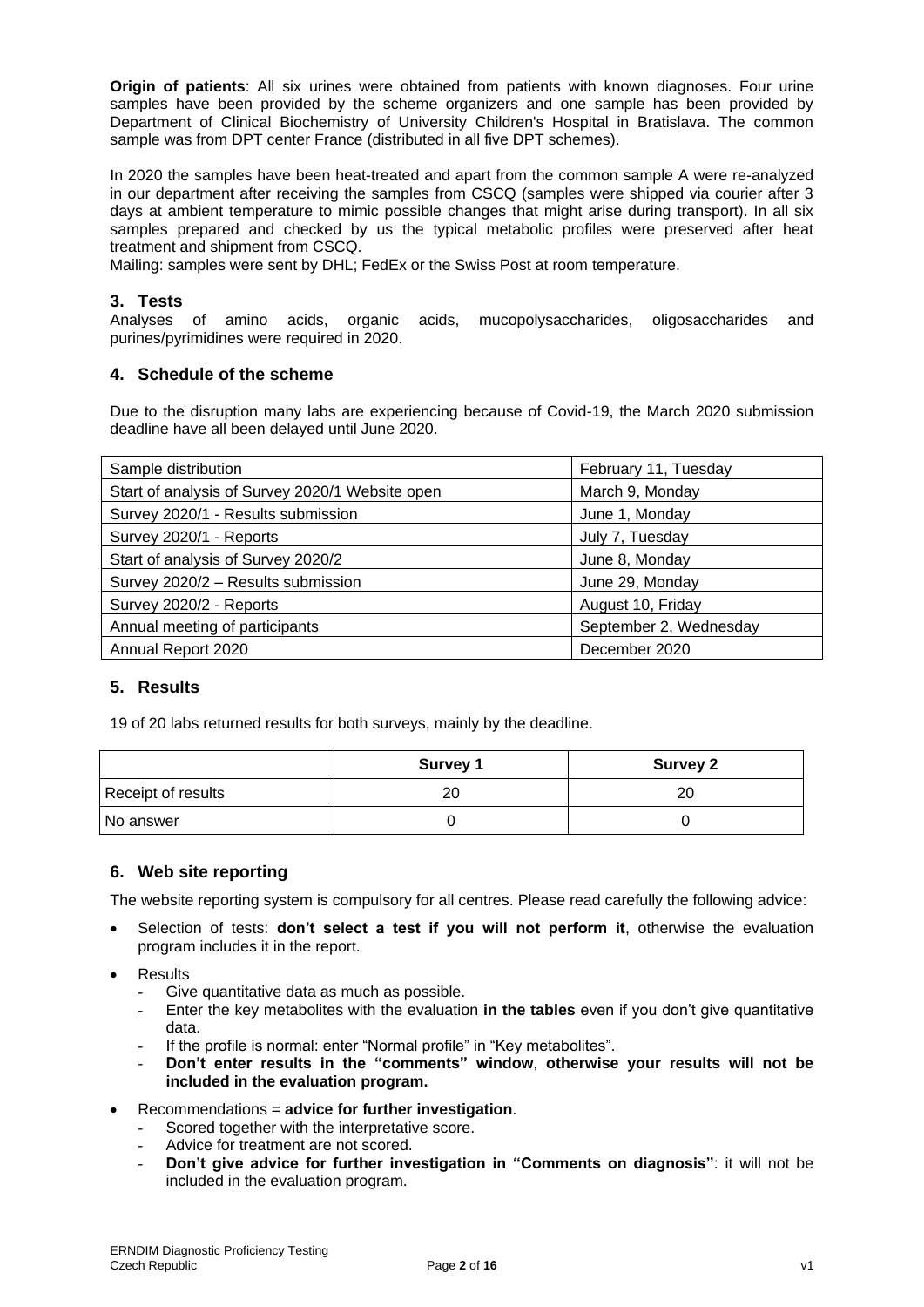### **7. Scoring and evaluation of results**

*Information regarding procedures for establishment of assigned values, statistical analysis, interpretation of statistical analysis etc. can be found in generic documents on the ERNDIM website*. The scoring system has been established by the International Scientific Advisory Board of ERNDIM. Two criteria are evaluated: 1) analytical performance, 2) interpretative proficiency also considering recommendations for further investigations.

| A |                                                 | Correct results of the appropriate tests  |  |
|---|-------------------------------------------------|-------------------------------------------|--|
|   | Analytical performance                          | Partially correct or non-standard methods |  |
|   |                                                 | Unsatisfactory or misleading              |  |
|   | Interpretative proficiency &<br>Recommendations | (diagnosis was established)<br>Good       |  |
|   |                                                 | Helpful but incomplete                    |  |
|   |                                                 | Misleading or wrong diagnosis             |  |
|   |                                                 |                                           |  |

The total score is calculated as a sum of these two criteria. The maximum to be achieved is 4 points per sample. The scores were calculated only for laboratories submitting results.

Scoring and certificate of participation: scoring is carried by a second assessor who changes every year as well as by the scientific advisor. The results of DPT Czech Republic 2020 have been also scored by Joanne Croft, from DPT UK. At the SAB meeting in 19<sup>th</sup> October 2020, the definitive scores have been finalized. The concept of critical error was introduced in 2014. A critical error is defined as an error resulting from seriously misleading analytical findings and/or interpretations with serious clinical consequences for the patient. Thus, labs failing to make a correct diagnosis of a sample considered as eligible for this category will be deemed not to have reached a satisfactory performance even if their total points for the year exceed the limit set at the SAB. There were no critical errors in 2020.

A certificate of participation will be issued for participation and it will be additionally notified whether the participant has received a performance support letter. This performance support letter is sent out if the performance is evaluated as unsatisfactory. Any partial submitters will receive a letter from the ERNDIM Executive Administrator, Sara Gardner.

### **7.1. Score for satisfactory performance**

Performance of the participant that obtained at least 12 points from the maximum of 20 (60%) and more within the calendar year and that did not receive "critical error" mark is considered satisfactory.

If your laboratory is assigned poor performance and you wish to appeal against this classification please email the ERNDIM Administration Office (admin@erndim.org), with full details of the reason for your appeal, within one month receiving your Performance Support Letter.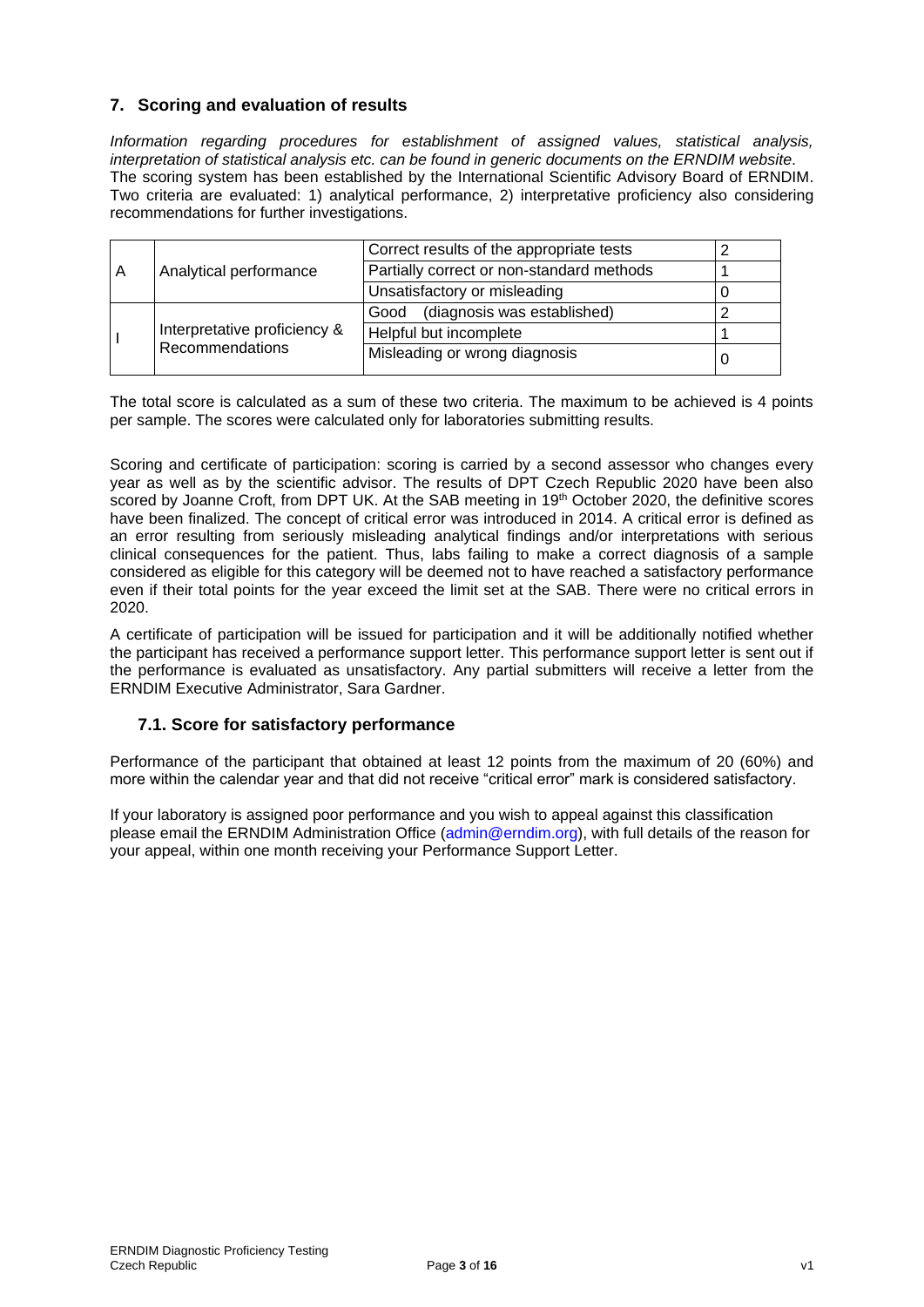### **8. Results of samples and evaluation of reporting**

### **8.1. Creatinine measurement for all samples**

Creatinine determination was mostly satisfying. There were 4 outlier values. Creatinine values are expressed in the figure as the ratio of each measurement over the median of all labs.



### **Creatinine: ratio to median**

### **8.2. Patient A**

Phenylketonuria

#### **Patient details provided to participants**

Adult patient investigated due to spastic paraparesis, leukodystrophy and hemolytic uremic syndrome

#### **Patient details**

The sample was obtained from an untreated adult patient with phenylketonuria, diagnosis was confirmed by molecular genetic analysis.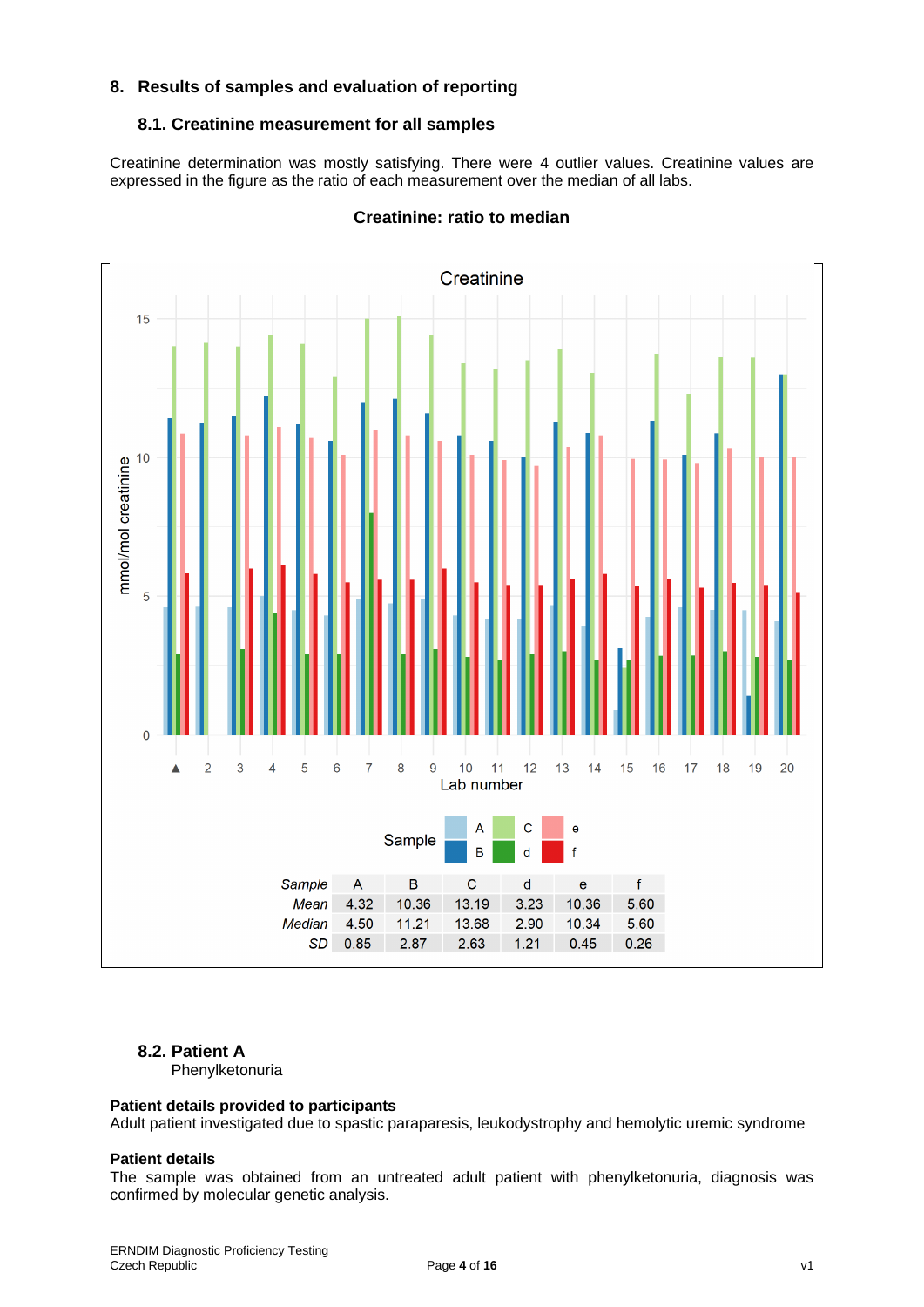### **Analytical performance**

Eighteen participants analyzed urinary amino acids and reported high excretion of phenylalanine, such analytical finding was considered correct and scored by 1 point. All participants performed analysis of organic acids and observed the high excretion of the metabolites typical for PKU (phenyllactate, phenylpyruvate, 2-OH-phenylacetate etc.), such analytical finding was also considered correct and scored by 1 point. The analytical performance for this sample was very good (95%).

### **Interpretative proficiency and recommendation**

Phenylketonuria was considered the correct diagnosis. Confirmation of diagnosis by mutation analysis was considered helpful. The proficiency score for this sample was excellent (100%).

#### **Critical errors**

No critical error for this sample.

#### **Overall impression**

Easy DPT sample with very good proficiency score (98%).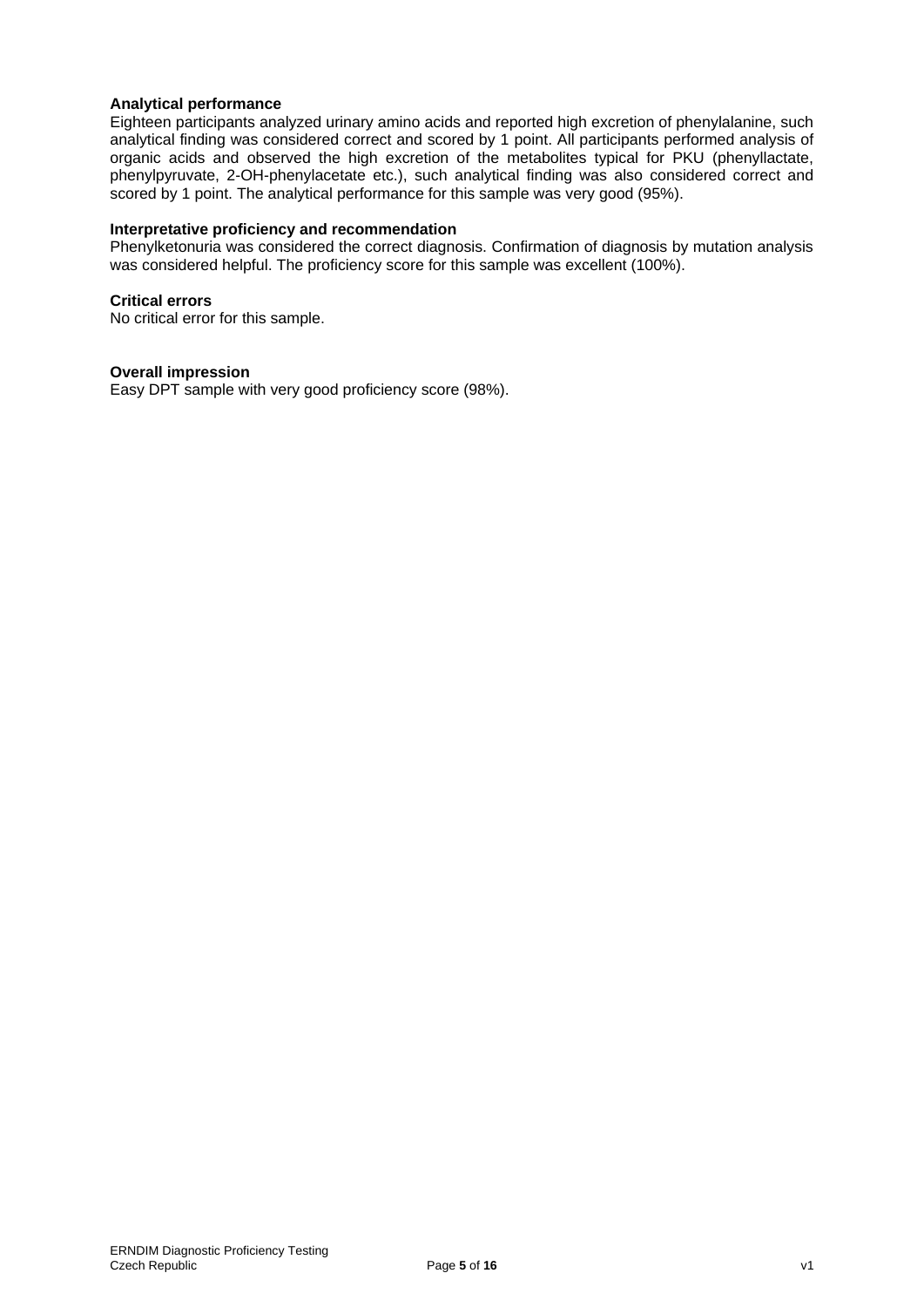### **8.3. Patient B**

**Cystinuria** 

#### **Patient details provided to participants**

A 4 years old boy with kidney stones. The sample was collected at the age of 13 years; patient received specific therapy.

#### **Patient details**

The sample was obtained from a 13-years old boy with cystinuria. The diagnosis was established by molecular genetic analysis.

### **Analytical performance**

All participants analyzed urinary amino acids. 19 participants reported presence of cystinuria and dibasic hyperaminoaciduria, such analytical finding was considered a correct analytical result and scored by 2 points. Dibasic hyperaminoaciduria only was scored as partially correct by 1 point. The analytical performance was very good (98%).

#### **Interpretative proficiency and recommendation**

Cystinuria was considered the correct diagnosis. Confirmation of diagnosis by mutation analysis was considered helpful. The proficiency score for this sample was excellent (100%).

### **Critical errors**

No critical error for this sample.

#### **Overall impression**

Easy DPT sample with very good proficiency score (99%).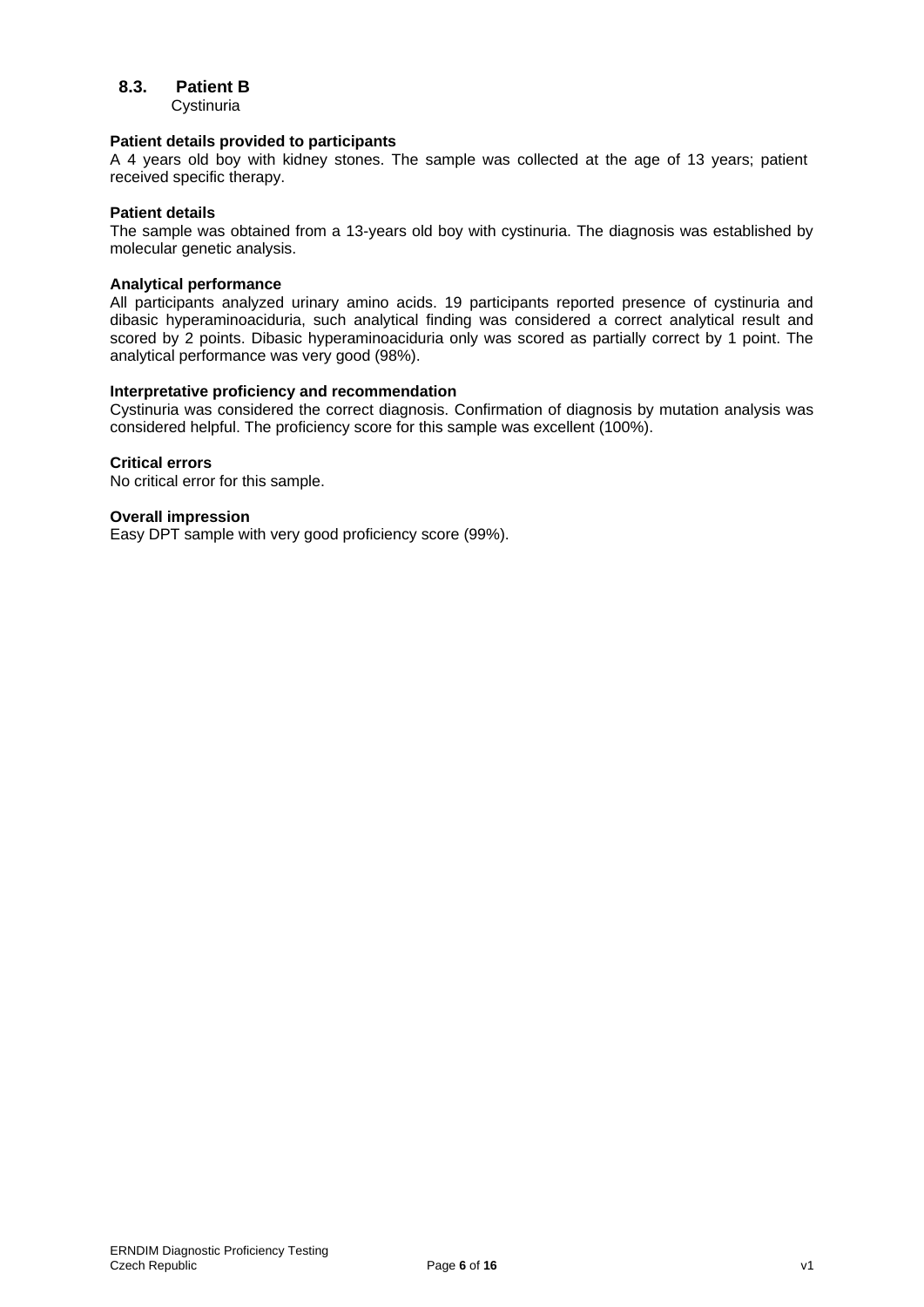### **8.1. Patient C**

alpha-mannosidosis

### **Patient details provided to participants**

A 13 years old girl was referred for dysostosis multiplex and psychomotor retardation. The sample was collected at the age of 35 years; patient did not receive any therapy.

#### **Patient details**

This sample was obtained from a 35 years old woman with alpha-mannosidosis due to alphamannosidase deficiency, diagnosis was confirmed by molecular genetic analysis.

#### **Analytical performance**

17 labs performed OLS analysis and 16 of them reported a correct analytical finding "OLS profile characteristic for alpha-mannosidosis", which was scored with 2 points. The analytical performance was good (83%).

### **Interpretative proficiency and recommendation**

The diagnosis of alpha-mannosidosis due to alfa-mannosidase deficiency was considered correct. Confirmation of diagnosis by enzyme assay of alfa-mannosidase activity in plasma/fibroblasts/leucocytes and/or mutation analysis of *MAN2B1* gene were considered helpful. Recommendation to carry out oligosaccharide analysis for those

participants who did not perform this analysis was considered also helpful and scored with 1 point. The interpretative proficiency score for this sample was very good (90%).

### **Critical errors**

No critical error for this sample.

#### **Overall impression**

Typical DPT sample with good proficiency score (86%).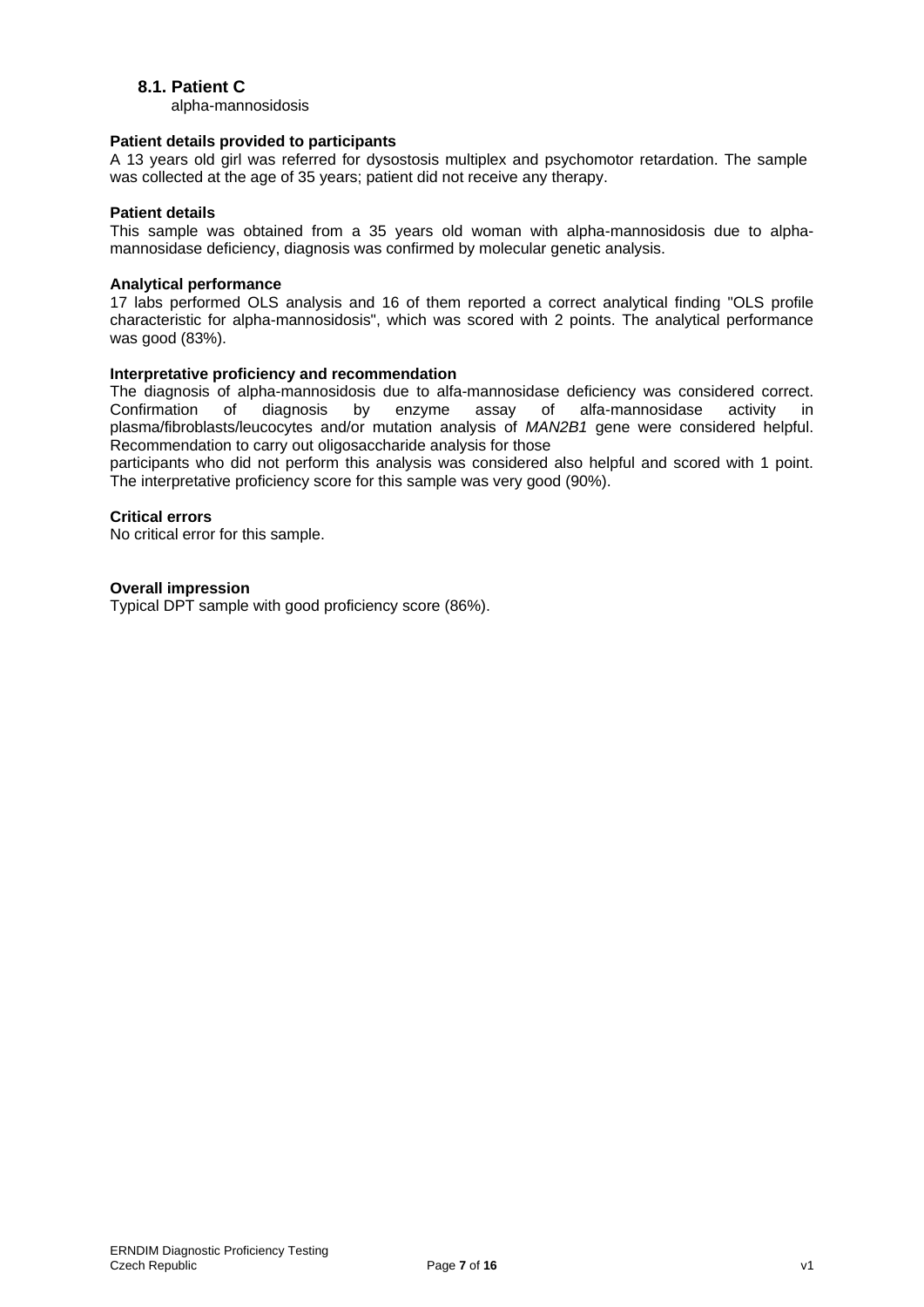### **8.1. Patient D**

Canavan disease

### **Patient details provided to participants**

This boy was referred at the age of 8 months with severe psychomotor retardation, developmental delay and facial dysmorphia. The sample was collected at the age of 2 years; patient did not receive any therapy.

### **Patient details**

The sample was obtained from a 2-years old boy with Canavan disease due to aspartoacylase deficiency. The diagnosis was confirmed by molecular genetic analysis.

### **Analytical performance**

All participants performed analysis of organic acids and observed high excretion of N-acetylaspartate, such analytical finding was considered correct and scored by 2 points. The analytical performance for this sample was excellent (100%).

#### **Interpretative proficiency and recommendation**

Canavan disease was considered the correct diagnosis. Confirmation of diagnosis by mutation analysis of *ASPA* gene was considered helpful. The proficiency score for this sample was excellent (100%).

#### **Critical errors**

No critical error for this sample.

### **Overall impression**

Easy DPT sample with excellent proficiency score (100%).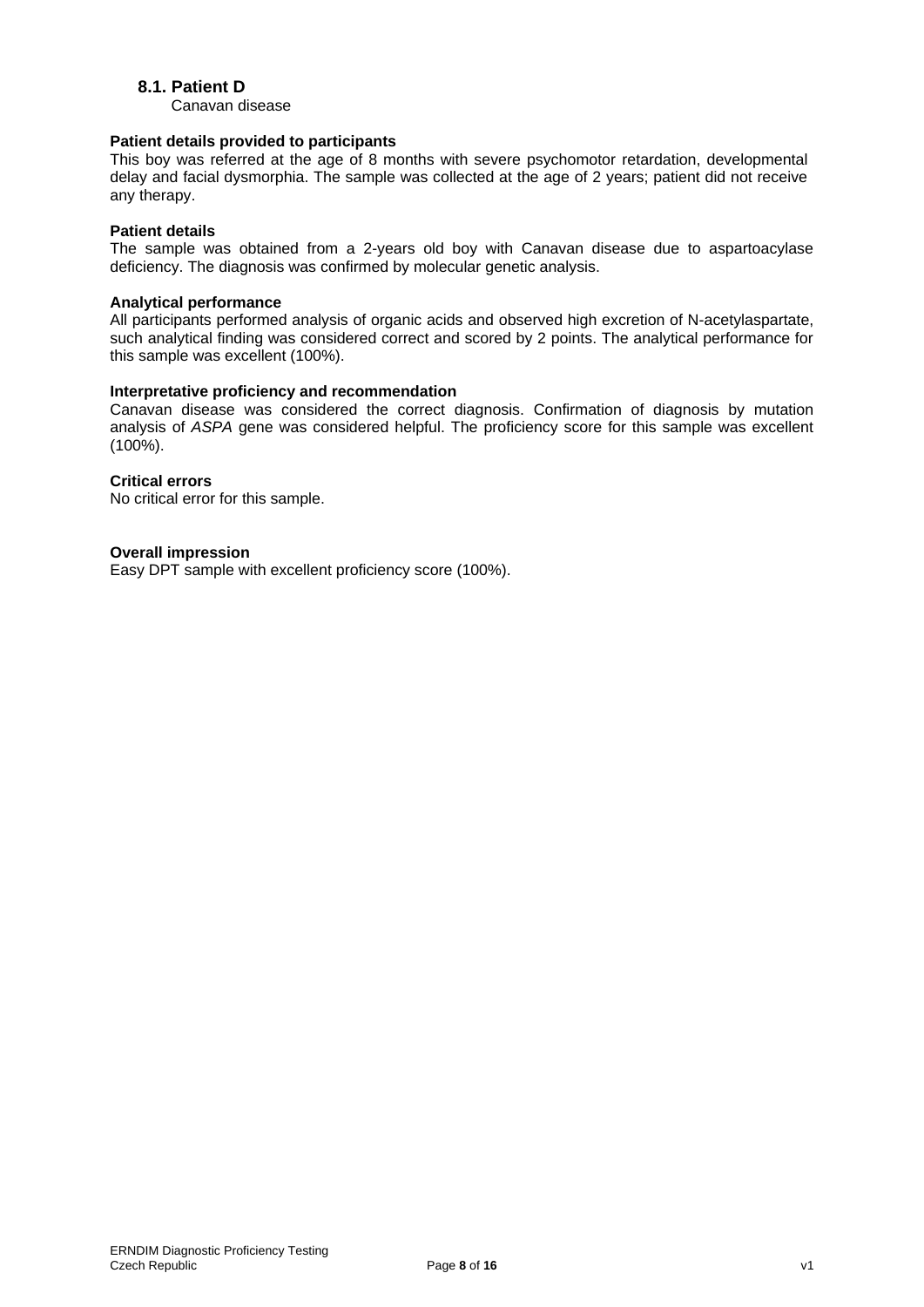### **8.1. Patient E**

Adenylosuccinase deficiency

### **Patient details provided to participants**

This male patient was referred at the age of 17 years with mild mental retardation. Since the age of 2 years developmental was observed. The sample was obtained at the age of 18 years; patient did not receive any therapy.

### **Patient details**

The sample was obtained from an 18-years old man with adenylosuccinase deficiency. The diagnosis was established by molecular analysis.

### **Analytical performance**

Only 11 participants analyzed urinary purines and pyrimidines. Seven participants reported accumulation of succinyladenosine (S-Ado) and/or succinylaminoimidazole carboxamide riboside (SAICAr), such analytical finding was considered a correct analytical result and scored by 2 points. The analytical performance was very poor (37%).

### **Interpretative proficiency and recommendation**

Adenylosuccinase deficiency was considered the correct diagnosis. Confirmation of diagnosis by mutation analysis of *ADSL* gene was considered helpful. Suspicion of other disorders of purine and pyrimidine metabolism was considered helpful but incomplete and scored with 1 point. Recommendation to carry out purines and pyrimidines analysis for those participants who did not perform this analysis was considered also helpful and scored with 1 point. The proficiency score for this sample was poor (47%).

### **Critical errors**

No critical error for this sample.

### **Overall impression**

Typical DPT sample with poor proficiency score (42%).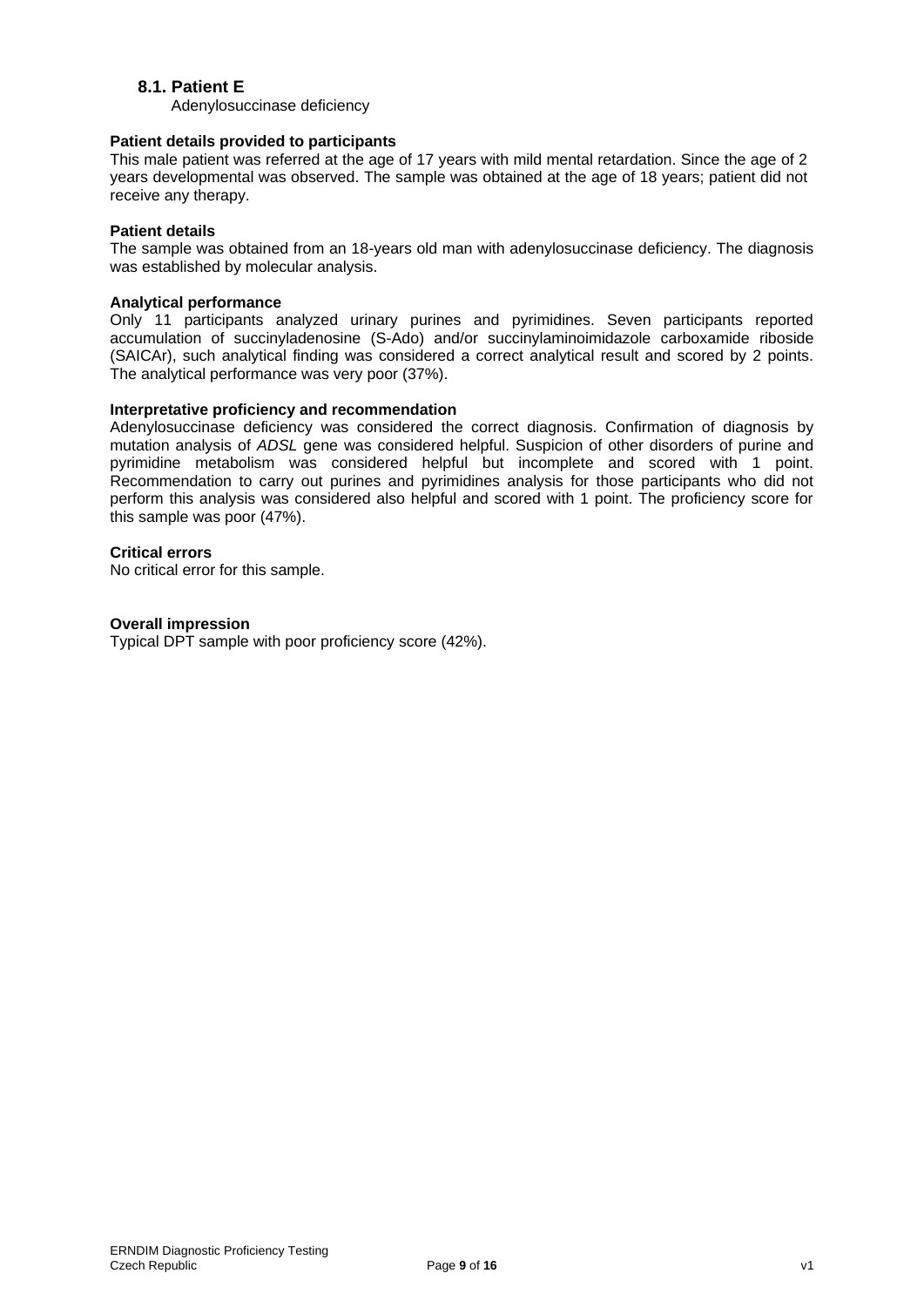# **8.1. Patient F**

No IEM

#### **Patient details provided to participants**

A 45 years old man was referred for hematuria. The sample was obtained at the age of 45 years; patient did not receive any therapy.

#### **Patient details**

This sample was obtained from a 45 years old man without any evidence of an inherited metabolic disorder after extensive metabolic screening.

### **Analytical performance**

18 participants analyzed minimally 3 of the 5 required methods. Normal profile and/or profile without specific finding were considered correct and scored by 2 points. One participant analyzed only urinary amino acids and urinary organic acids. Normal profile of these two methods was considered helpful and scored with 1 point. The analytical performance was excellent (97%).

#### **Interpretative proficiency and recommendation**

We considered the report of "no IEM" or "non-specific finding" a good diagnosis, which was scored with 2 points. The interpretative proficiency score for this sample was good (89%).

### **Critical errors**

No critical error for this sample.

### **Overall impression**

Typical DPT sample with very good proficiency score (93%).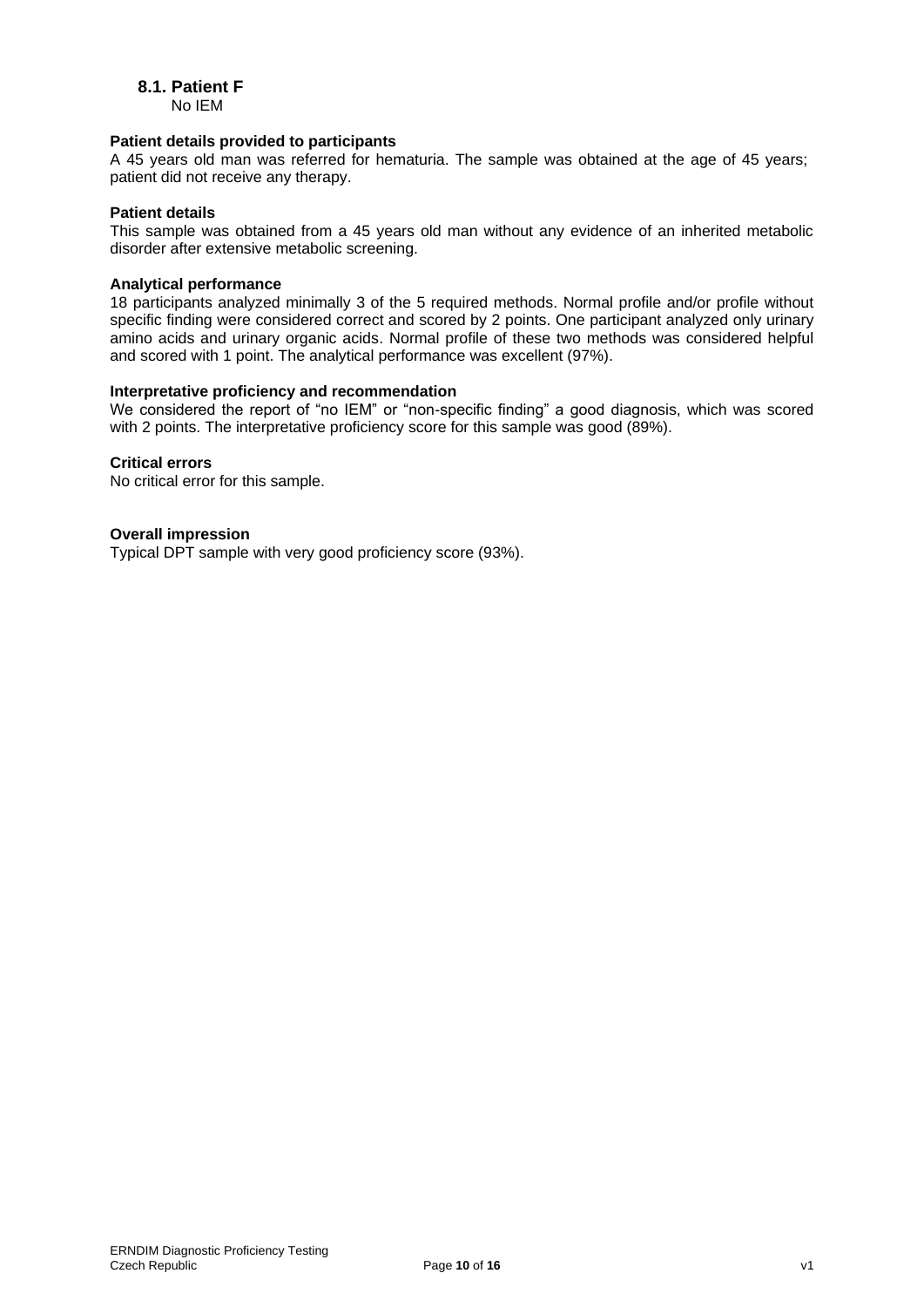### **9. Scores of participants**

All data transfer, the submission of data as well as the request and viewing of reports proceed via the DPT-CSCQ results website. The results of your laboratory are confidential and only accessible to you (with your username and password).The anonymous scores of all laboratories are accessible to all participants and only in your version is your laboratory highlighted in the leftmost column.

|               |                                       |                | <b>Patient A</b> |                         |                | <b>Patient B</b> |                         |                    | <b>Patient C</b> |                         |              |
|---------------|---------------------------------------|----------------|------------------|-------------------------|----------------|------------------|-------------------------|--------------------|------------------|-------------------------|--------------|
|               | Lab<br>Phenylketonuria<br>$n^{\circ}$ |                |                  |                         |                | Cystinuria       |                         | alpha-mannosidosis |                  |                         |              |
|               |                                       | A              | Т                | <b>Total</b>            | A              | Т                | <b>Total</b>            | $\boldsymbol{A}$   | $\mathbf{I}$     | <b>Total</b>            | <b>Total</b> |
| $\rightarrow$ | $\mathbf 1$                           | $\overline{2}$ | $\overline{2}$   | $\overline{4}$          | $\overline{2}$ | $\overline{2}$   | $\overline{\mathbf{4}}$ | $\overline{2}$     | $\overline{2}$   | $\overline{4}$          | 12           |
|               | $\mathbf 2$                           | $\overline{2}$ | $\overline{2}$   | $\overline{4}$          | $\overline{2}$ | $\overline{2}$   | $\overline{\mathbf{4}}$ | $\pmb{0}$          | $\mathsf 0$      | $\mathbf 0$             | 8            |
|               | $\mathbf{3}$                          | $\overline{2}$ | $\overline{2}$   | $\overline{4}$          | $\overline{2}$ | $\overline{2}$   | 4                       | $\overline{2}$     | $\overline{2}$   | $\overline{4}$          | 12           |
|               | $\overline{\mathbf{4}}$               | $\mathbf{1}$   | $\overline{2}$   | 3                       | $\overline{2}$ | $\overline{2}$   | $\overline{\mathbf{4}}$ | $\overline{2}$     | $\overline{2}$   | $\overline{4}$          | 11           |
|               | $5\phantom{.0}$                       | $\overline{2}$ | $\overline{2}$   | $\overline{4}$          | $\overline{2}$ | $\overline{2}$   | $\overline{4}$          | $\overline{2}$     | $\overline{2}$   | $\overline{4}$          | 12           |
|               | $6\phantom{a}$                        | $\mathbf{2}$   | $\overline{2}$   | $\overline{4}$          | $\overline{2}$ | $\overline{2}$   | $\overline{\mathbf{4}}$ | $\overline{2}$     | $\overline{2}$   | $\overline{4}$          | 12           |
|               | $\overline{7}$                        | $\overline{2}$ | $\overline{2}$   | $\overline{4}$          | $\overline{2}$ | $\overline{2}$   | $\overline{\mathbf{4}}$ | $\overline{2}$     | $\overline{2}$   | $\overline{4}$          | 12           |
|               | 8                                     | $\overline{2}$ | $\overline{2}$   | $\overline{4}$          | $\overline{2}$ | $\overline{2}$   | $\overline{\mathbf{4}}$ | $\overline{2}$     | $\overline{2}$   | $\overline{4}$          | 12           |
|               | $\boldsymbol{9}$                      | $\overline{2}$ | $\overline{2}$   | $\overline{4}$          | $\overline{2}$ | $\overline{2}$   | $\overline{\mathbf{4}}$ | $\overline{2}$     | $\overline{2}$   | $\overline{4}$          | 12           |
|               | 10                                    | $\overline{2}$ | $\overline{2}$   | $\overline{4}$          | $\overline{2}$ | $\overline{2}$   | $\overline{4}$          | $\mathbf 0$        | $\mathbf 0$      | $\mathbf 0$             | 8            |
|               | 11                                    | $\overline{2}$ | $\overline{2}$   | $\overline{4}$          | $\overline{2}$ | $\overline{2}$   | $\overline{\mathbf{4}}$ | $\pmb{0}$          | $\mathbf{1}$     | 1                       | 9            |
|               | 12                                    | $\overline{2}$ | $\overline{2}$   | $\overline{4}$          | $\overline{2}$ | $\overline{2}$   | $\overline{4}$          | $\overline{2}$     | $\overline{2}$   | $\overline{4}$          | 12           |
|               | 13                                    | $\overline{2}$ | $\overline{2}$   | $\overline{4}$          | $\overline{2}$ | $\overline{2}$   | $\overline{\mathbf{4}}$ | $\overline{2}$     | $\overline{2}$   | $\overline{\mathbf{4}}$ | 12           |
|               | 14                                    | $\overline{2}$ | $\overline{2}$   | $\overline{4}$          | $\overline{2}$ | $\overline{2}$   | 4                       | $\overline{2}$     | $\overline{2}$   | $\overline{4}$          | 12           |
|               | 15                                    | $\overline{2}$ | $\overline{2}$   | $\overline{4}$          | $\overline{2}$ | $\overline{2}$   | $\overline{\mathbf{4}}$ | $\mathbf 0$        | $\mathbf 0$      | $\mathbf 0$             | 8            |
|               | 16                                    | $\overline{2}$ | $\overline{2}$   | $\overline{4}$          | $\overline{2}$ | $\overline{2}$   | $\overline{4}$          | $\overline{2}$     | $\overline{2}$   | $\overline{4}$          | 12           |
|               | 17                                    | $\overline{2}$ | $\overline{c}$   | $\overline{\mathbf{4}}$ | $\overline{2}$ | $\overline{2}$   | $\overline{\mathbf{4}}$ | $\overline{2}$     | $\overline{2}$   | $\overline{4}$          | 12           |
|               | 18                                    | $\overline{2}$ | $\overline{2}$   | $\overline{4}$          | $\overline{2}$ | $\overline{2}$   | $\overline{\mathbf{4}}$ | $\overline{2}$     | $\overline{2}$   | $\overline{4}$          | 12           |
|               | 19                                    | $\overline{2}$ | $\overline{2}$   | $\overline{4}$          | $\overline{2}$ | $\overline{2}$   | $\overline{\mathbf{4}}$ | $\overline{2}$     | $\overline{2}$   | $\overline{4}$          | 12           |
|               | 20                                    | $\mathbf{1}$   | $\overline{2}$   | 3                       | $\mathbf 1$    | $\overline{2}$   | 3                       | $\overline{2}$     | $\overline{2}$   | $\overline{4}$          | 10           |

### **Detailed scores** – **Round 1**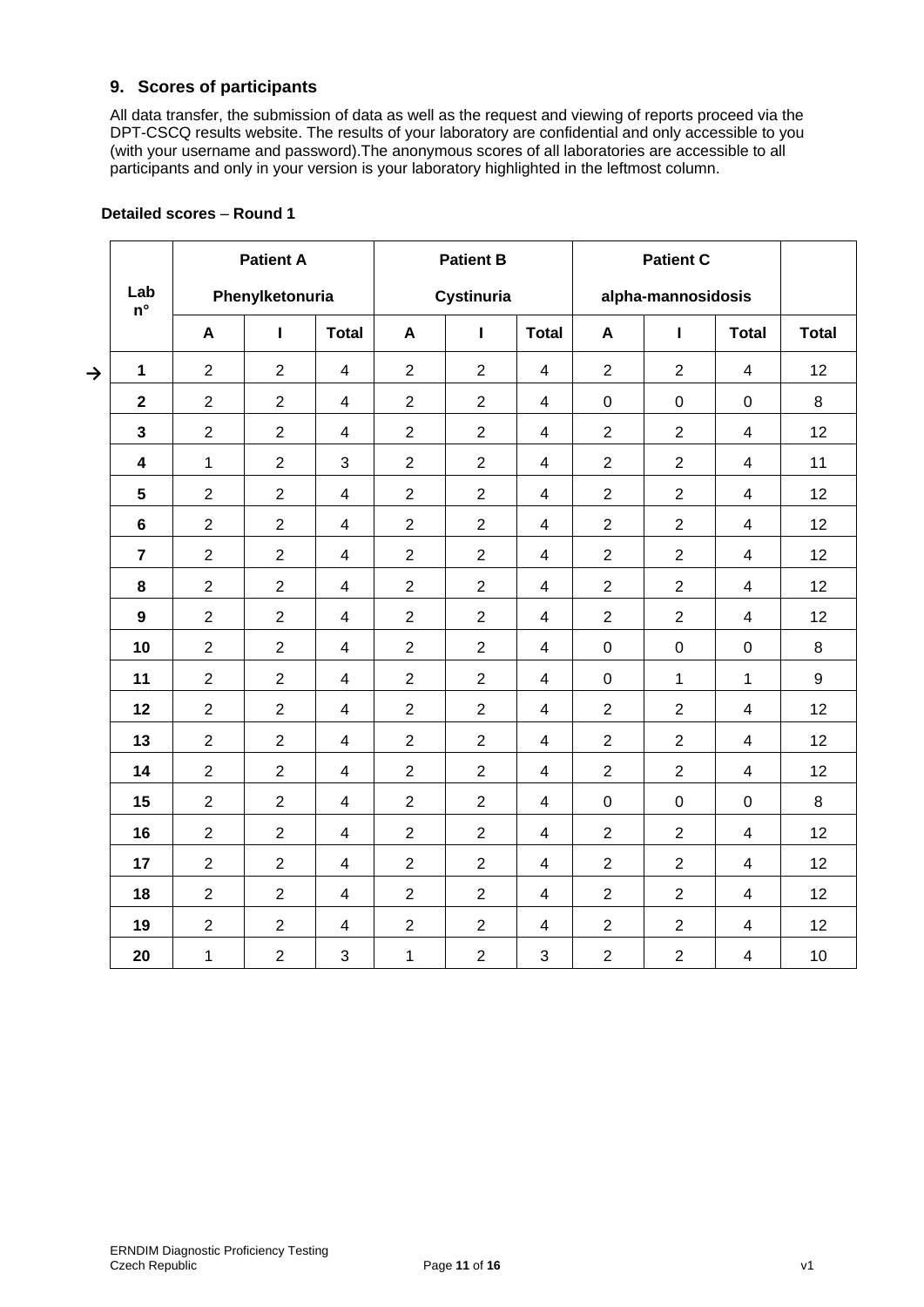### **Detailed scores** – **Round 2**

|               | <b>Patient D</b><br><b>Canavan disease</b> |                  |                | <b>Patient E</b><br>Adenylosuccinase |                |                  | <b>Patient F</b> |                  |                |                         |                  |
|---------------|--------------------------------------------|------------------|----------------|--------------------------------------|----------------|------------------|------------------|------------------|----------------|-------------------------|------------------|
|               | Lab $n^{\circ}$                            |                  |                |                                      | deficiency     |                  |                  | No IEM           |                |                         |                  |
|               |                                            | A                | $\mathbf{I}$   | <b>Total</b>                         | A              | $\mathbf{I}$     | <b>Total</b>     | A                | ı              | <b>Total</b>            | <b>Total</b>     |
| $\rightarrow$ | 1                                          | $\overline{2}$   | $\overline{2}$ | $\overline{4}$                       | $\overline{2}$ | 2                | 4                | $\overline{c}$   | $\overline{2}$ | 4                       | 12               |
|               | $\boldsymbol{2}$                           | $\pmb{0}$        | $\mathsf 0$    | $\mathsf 0$                          | $\pmb{0}$      | $\pmb{0}$        | $\mathsf 0$      | $\pmb{0}$        | $\mathsf 0$    | $\mathsf 0$             | $\pmb{0}$        |
|               | $\mathbf{3}$                               | $\overline{2}$   | $\overline{c}$ | $\overline{4}$                       | $\overline{2}$ | 0                | $\overline{c}$   | $\overline{c}$   | $\overline{c}$ | 4                       | 10               |
|               | 4                                          | $\overline{2}$   | $\overline{2}$ | 4                                    | $\mathbf 0$    | $\pmb{0}$        | $\mathbf 0$      | $\overline{2}$   | $\overline{2}$ | 4                       | 8                |
|               | 5                                          | $\overline{2}$   | $\overline{2}$ | $\overline{4}$                       | $\overline{2}$ | $\overline{2}$   | $\overline{4}$   | $\overline{2}$   | $\overline{2}$ | 4                       | 12               |
|               | $\bf 6$                                    | $\overline{2}$   | $\overline{2}$ | $\overline{4}$                       | $\pmb{0}$      | $\pmb{0}$        | 0                | $\overline{c}$   | $\overline{2}$ | 4                       | 8                |
|               | $\overline{7}$                             | $\overline{c}$   | $\overline{2}$ | $\overline{\mathbf{4}}$              | $\overline{c}$ | $\overline{c}$   | 4                | $\overline{c}$   | $\overline{2}$ | 4                       | 12               |
|               | 8                                          | $\overline{2}$   | $\overline{2}$ | $\overline{4}$                       | $\mathbf 0$    | $\mathbf 0$      | 0                | $\overline{c}$   | $\overline{2}$ | 4                       | 8                |
|               | $\boldsymbol{9}$                           | $\boldsymbol{2}$ | $\overline{c}$ | $\overline{4}$                       | $\sqrt{2}$     | $\boldsymbol{2}$ | 4                | $\overline{c}$   | $\overline{c}$ | 4                       | 12               |
|               | 10                                         | $\overline{2}$   | $\overline{2}$ | $\overline{4}$                       | $\pmb{0}$      | $\pmb{0}$        | $\mathbf 0$      | $\overline{c}$   | $\overline{c}$ | 4                       | 8                |
|               | 11                                         | $\overline{c}$   | $\overline{c}$ | $\overline{4}$                       | $\mathbf 0$    | $\mathbf{1}$     | $\mathbf{1}$     | $\overline{c}$   | $\overline{c}$ | 4                       | $\boldsymbol{9}$ |
|               | 12                                         | $\overline{2}$   | $\overline{2}$ | $\overline{4}$                       | $\mathbf 0$    | $\mathbf{1}$     | $\mathbf{1}$     | $\mathbf{1}$     | $\mathbf 0$    | $\mathbf{1}$            | $\,6\,$          |
|               | 13                                         | $\overline{2}$   | $\overline{c}$ | 4                                    | $\pmb{0}$      | $\mathbf{1}$     | 1                | $\overline{c}$   | $\overline{c}$ | $\overline{\mathbf{4}}$ | $\boldsymbol{9}$ |
|               | 14                                         | $\overline{2}$   | $\overline{c}$ | $\overline{4}$                       | $\mathbf 0$    | $\mathbf 0$      | $\mathbf 0$      | $\overline{2}$   | $\overline{c}$ | 4                       | 8                |
|               | 15                                         | $\overline{2}$   | $\overline{2}$ | $\overline{4}$                       | $\mathbf 0$    | $\mathbf 0$      | 0                | $\overline{c}$   | $\overline{2}$ | 4                       | 8                |
|               | 16                                         | $\overline{2}$   | $\overline{2}$ | $\overline{4}$                       | $\mathbf 0$    | $\mathbf{1}$     | $\mathbf{1}$     | $\overline{c}$   | $\overline{2}$ | 4                       | $\boldsymbol{9}$ |
|               | 17                                         | $\overline{c}$   | $\overline{2}$ | $\overline{4}$                       | $\pmb{0}$      | $\mathbf{1}$     | 1                | $\overline{c}$   | $\pmb{0}$      | $\overline{a}$          | $\overline{7}$   |
|               | 18                                         | $\overline{c}$   | $\overline{c}$ | $\overline{4}$                       | $\overline{c}$ | $\overline{c}$   | 4                | $\overline{c}$   | $\overline{c}$ | 4                       | 12               |
|               | 19                                         | $\overline{2}$   | $\overline{2}$ | $\overline{4}$                       | $\overline{c}$ | $\overline{c}$   | 4                | $\boldsymbol{2}$ | $\overline{c}$ | 4                       | 12               |
|               | 20                                         | $\overline{2}$   | $\overline{c}$ | $\overline{4}$                       | $\pmb{0}$      | $\mathbf{1}$     | 1                | $\overline{c}$   | $\overline{c}$ | 4                       | $\boldsymbol{9}$ |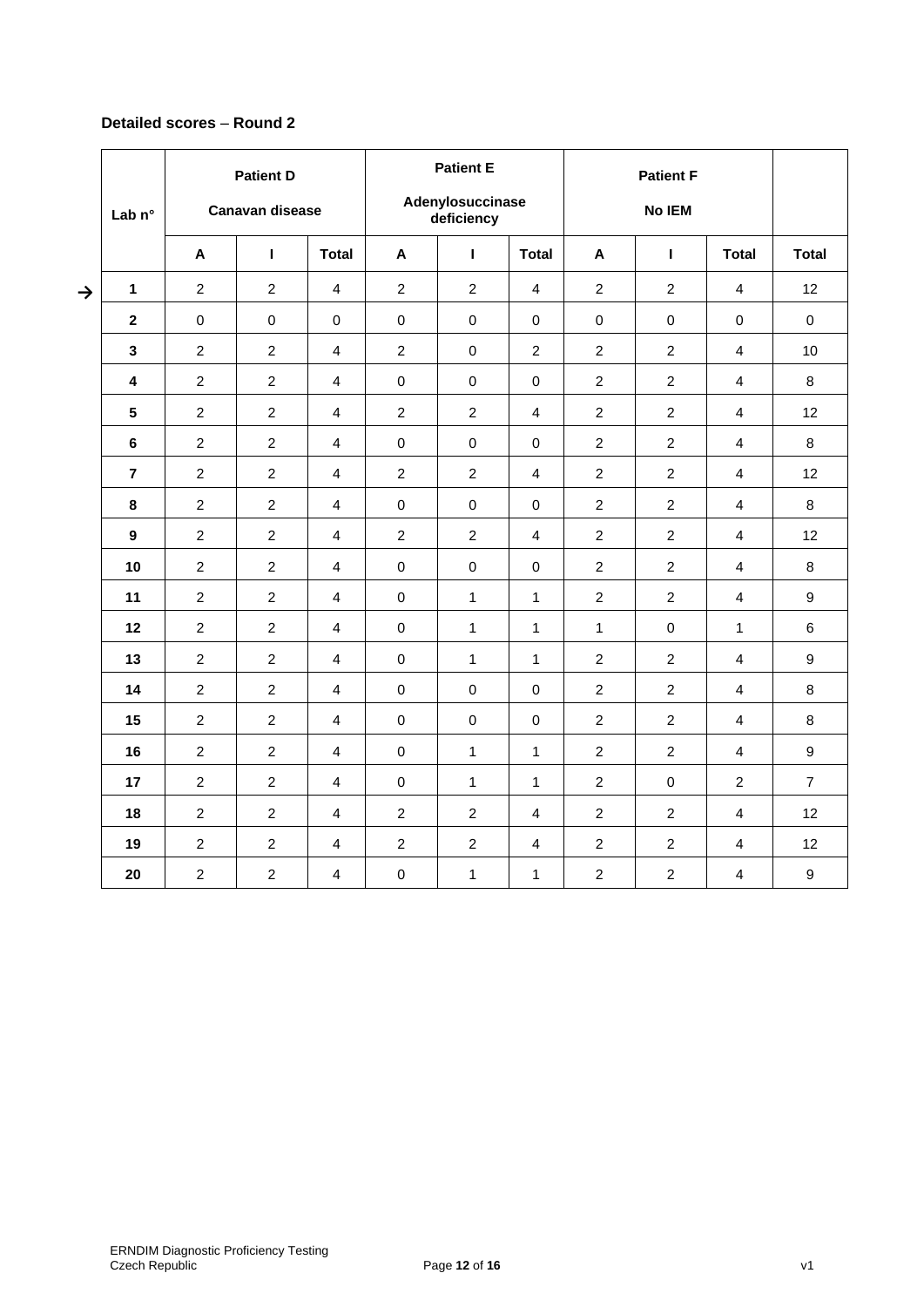# **Total scores**

|               | Lab n°                  | $\boldsymbol{\mathsf{A}}$ | B                       | $\mathbf C$             | D                       | E                       | F                       | <b>Cumulative</b><br>score | <b>Cumulative</b><br>score (%) | <b>Critical</b><br>error |
|---------------|-------------------------|---------------------------|-------------------------|-------------------------|-------------------------|-------------------------|-------------------------|----------------------------|--------------------------------|--------------------------|
| $\rightarrow$ | $\mathbf{1}$            | 4                         | 4                       | 4                       | 4                       | 4                       | 4                       | 24                         | 100                            |                          |
|               | $\mathbf{2}$            | $\overline{\mathbf{4}}$   | 4                       | $\pmb{0}$               | $\pmb{0}$               | $\pmb{0}$               | $\pmb{0}$               | 8                          | 33                             |                          |
|               | $\mathbf{3}$            | $\overline{\mathbf{4}}$   | 4                       | $\overline{4}$          | $\overline{4}$          | $\sqrt{2}$              | $\overline{4}$          | 22                         | 92                             |                          |
|               | $\overline{\mathbf{4}}$ | 3                         | $\overline{\mathbf{4}}$ | $\overline{4}$          | $\overline{\mathbf{4}}$ | $\mathbf 0$             | $\overline{4}$          | 19                         | 79                             |                          |
|               | $5\phantom{.0}$         | 4                         | 4                       | $\overline{4}$          | 4                       | 4                       | 4                       | 24                         | 100                            |                          |
|               | 6                       | $\overline{\mathbf{4}}$   | $\overline{\mathbf{4}}$ | $\overline{4}$          | $\overline{4}$          | $\pmb{0}$               | $\overline{4}$          | 20                         | 83                             |                          |
|               | $\overline{7}$          | $\overline{\mathbf{4}}$   | $\overline{\mathbf{4}}$ | $\overline{4}$          | $\overline{4}$          | $\overline{\mathbf{4}}$ | $\overline{4}$          | 24                         | 100                            |                          |
|               | 8                       | $\overline{4}$            | 4                       | $\overline{4}$          | $\overline{4}$          | $\pmb{0}$               | 4                       | 20                         | 83                             |                          |
|               | $\boldsymbol{9}$        | $\overline{4}$            | $\overline{4}$          | $\overline{4}$          | $\overline{4}$          | $\overline{4}$          | $\overline{4}$          | 24                         | 100                            |                          |
|               | 10                      | $\overline{\mathbf{4}}$   | 4                       | $\mathbf 0$             | $\overline{4}$          | $\mathsf 0$             | $\overline{4}$          | 16                         | 67                             |                          |
|               | 11                      | $\overline{\mathbf{4}}$   | $\overline{4}$          | $\mathbf{1}$            | $\overline{\mathbf{4}}$ | $\mathbf{1}$            | $\overline{4}$          | 18                         | 75                             |                          |
|               | 12                      | 4                         | 4                       | 4                       | $\overline{4}$          | 1                       | $\mathbf{1}$            | 18                         | 75                             |                          |
|               | 13                      | $\overline{4}$            | $\overline{\mathbf{4}}$ | $\overline{4}$          | $\overline{4}$          | 1                       | $\overline{4}$          | 21                         | 88                             |                          |
|               | 14                      | $\overline{\mathbf{4}}$   | $\overline{\mathbf{4}}$ | $\overline{4}$          | $\overline{\mathbf{4}}$ | $\mathsf 0$             | $\overline{4}$          | 20                         | 83                             |                          |
|               | 15                      | 4                         | 4                       | 0                       | 4                       | $\mathbf 0$             | 4                       | 16                         | 67                             |                          |
|               | 16                      | $\overline{\mathbf{4}}$   | $\overline{4}$          | $\overline{\mathbf{4}}$ | $\overline{\mathbf{4}}$ | $\mathbf{1}$            | $\overline{4}$          | 21                         | 88                             |                          |
|               | 17                      | 4                         | $\overline{\mathbf{4}}$ | $\overline{4}$          | $\overline{4}$          | 1                       | $\overline{2}$          | 19                         | 79                             |                          |
|               | 18                      | $\overline{4}$            | $\overline{4}$          | $\overline{4}$          | $\overline{4}$          | $\overline{\mathbf{4}}$ | $\overline{4}$          | 24                         | 100                            |                          |
|               | 19                      | 4                         | 4                       | 4                       | 4                       | 4                       | 4                       | 24                         | 100                            |                          |
|               | 20                      | $\sqrt{3}$                | $\sqrt{3}$              | $\overline{4}$          | $\overline{4}$          | 1                       | $\overline{\mathbf{4}}$ | 19                         | 79                             |                          |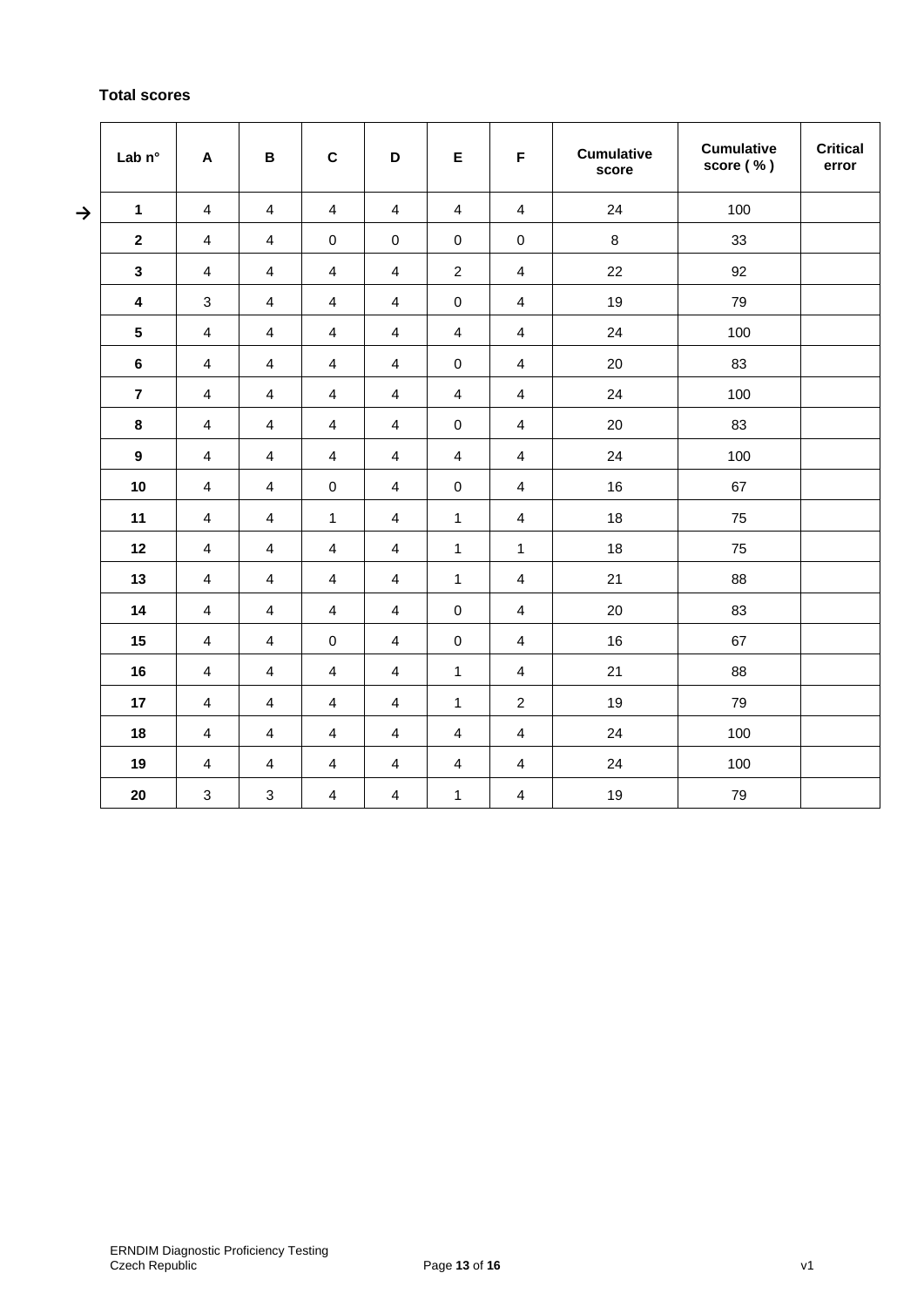### **Performance**

|                                                                                       | Number of labs | % total labs |
|---------------------------------------------------------------------------------------|----------------|--------------|
| <b>Satisfactory performers</b><br>(260 % of adequate responses)                       | 19             | 95           |
| <b>Unsatisfactory performers</b><br>(< 60 % adequate responses and/or critical error) |                | 5            |
| <b>Partial and non-submitters</b>                                                     | 0              |              |

### **Overall Proficiency**

| <b>Sample</b>        | <b>Diagnosis</b>               | Analytical (%) | Interpretation (%) | <b>Total</b> |
|----------------------|--------------------------------|----------------|--------------------|--------------|
|                      |                                |                |                    | (%)          |
| <b>DPT-CP-2020-A</b> | Phenylketonuria                | 95             | 100                | 98           |
| <b>DPT-CP-2020-B</b> | Cystinuria                     | 98             | 100                | 99           |
| <b>DPT-CP-2020-C</b> | alpha-mannosidosis             | 80             | 83                 | 81           |
| <b>DPT-CP-2020-D</b> | Canavan disease                | 95             | 95                 | 95           |
| <b>DPT-CP-2020-E</b> | Adenylosuccinase<br>deficiency | 35             | 45                 | 40           |
| <b>DPT-CP-2020-F</b> | No IEM                         | 93             | 85                 | 89           |

### **10. Annual meeting of participants**

The annual meeting of participants of the Proficiency Testing Centre Czech Republic was held online on 2<sup>nd</sup> September 2020 instead of a face-to-face meeting as international travel restrictions were in place due to Covid-19. 28 participants from 10 laboratories were represented.

This year we encountered one major analytical difficulty, namely purines and pyrimidines (P/P) analysis. Recommendation for P/P analysis is available on ERNDIM website.

We remind you that attending the annual meeting is an important part of the proficiency testing. The goal of the program is to **improve** the competence of the participating laboratories, which includes the critical review of all results with a discussion about improvements.

### **11. Information from the Executive Board and the Scientific Advisory Board**

• New **reference materials** are now provided by SKML: they are not related to EQA samples anymore. There are two concentration levels for each group of analytes. The most suitable low and high concentration levels are defined by the respective scientific advisors. Analytes and their concentrations will be approximately the same in consecutive batches of control material. These reference materials can be ordered through the ERNDIM website. Participants are encouraged to use them as internal control, but they cannot be used as calibrants. On the website a new section for data management completes the ERNDIM internal Quality Control System. Laboratories have the option to submit results and request reports showing their result in the last run in comparison to defined acceptance limits, their own historical data and the mean of all laboratories using the same batch control material.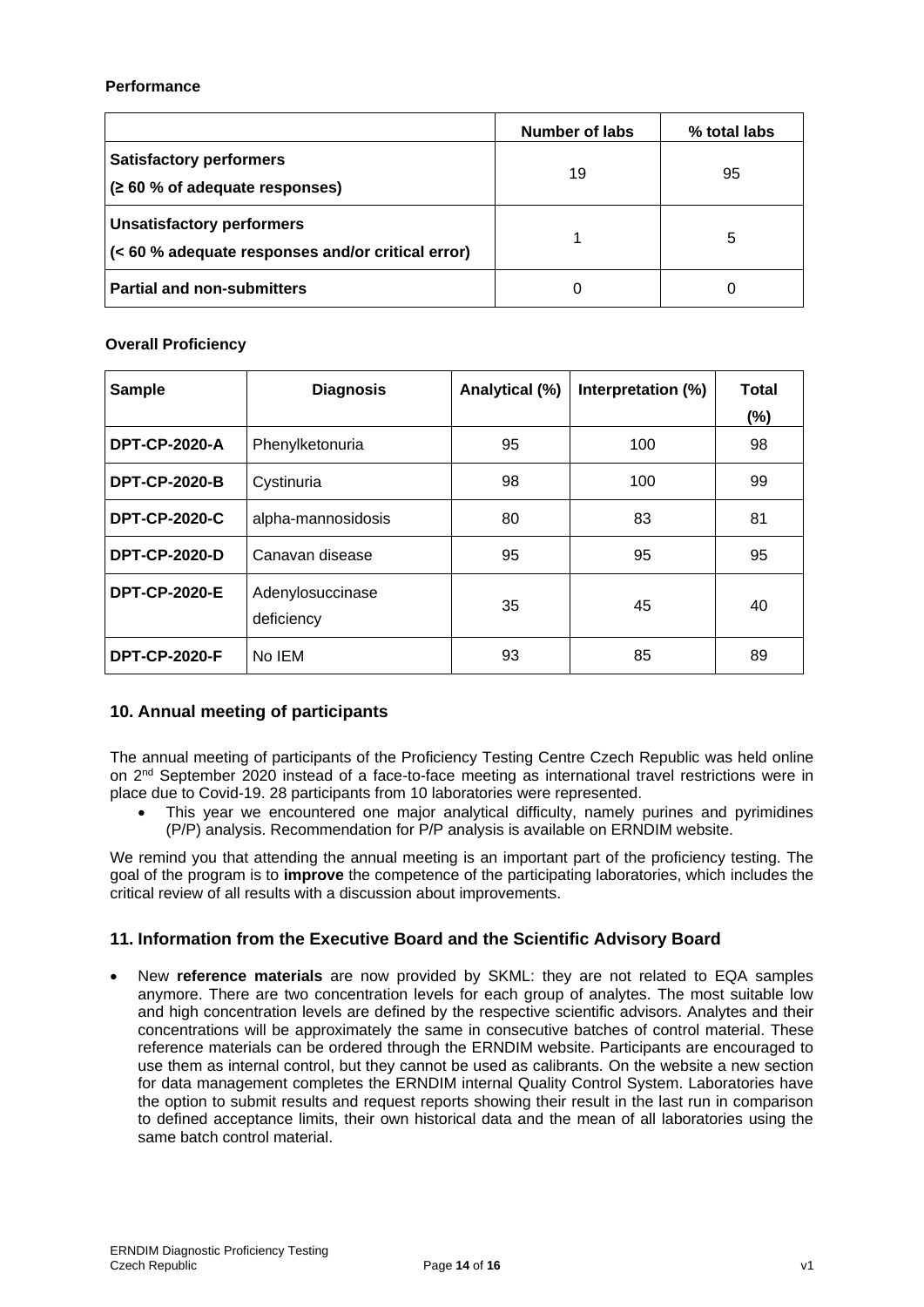- A set of **organic acid mixtures** has been developed by Dr Herman ten Brink in Amsterdam, following request and advice from ERNDIM. The product is currently available at: [HJ.tenBrink@VUmc.nl](mailto:HJ.tenBrink@VUmc.nl)
- **Training**: SSIEM Academy training courses.
	- A 2 days course will be been organized in 2021 in Amsterdam. The program includes:
		- Aminoacidopathies
		- Hyperammonaemia
		- Urea Cycle Defects
	- The lectures will be available on the SSIEM website
- **Urine samples**: we remind you that every year, each participant must provide to the scheme organizer at least 300 ml of urine from a patient affected with an established inborn error of metabolism or "normal" urine, together with a short clinical report. If possible, please collect 1500 ml of urine: this sample can be sent to all labs participating to one of the DPT schemes. Each urine sample must be collected from a single patient (don't send urine spiked with pathological compounds). Please don't send a pool of urines, except if urine has been collected on a short period of time from the same patient. For "normal" urine, the sample must be collected from a symptomatic patient (don't send urine from your kids!).

As soon as possible after collection, the urine sample must be heated at 56 °C for 60 minutes. Make sure that this temperature is achieved in the entire urine sample, not only in the water bath. Send the samples by rapid mail or express transport to:

Petr Chrastina Department of Pediatrics and Inherited Metabolic Disorders General University Hospital in Prague Ke Karlovu 2 128 08 Prague 2 Czech Republic Tel: +420 224 947 161 Email: petr.chrastina@vfn.cz

Please send us an e-mail on the day you send the samples.

### **12. Reminders**

We remind you that to participate to the DPT-scheme, you must perform at least:

- Amino acids
- Organic acids
- **Oligosaccharides**
- **Mucopolysaccharides**

If you are not performing one of these assays, you can send the samples to another lab (cluster lab) but you are responsible for the results.

Please send quantitative data for amino acids and, as much as possible, for organic acids.

### **13. Tentative schedule and fee in 2021**

| Sample distribution                             | February 9, Tuesday |
|-------------------------------------------------|---------------------|
| Start of analysis of Survey 2021/1 Website open | March 8, Monday     |
| Survey 2021/1 - Results submission              | March 29, Monday    |
| Survey 2021/1 - Reports                         | May 10, Monday      |
| Start of analysis of Survey 2021/2              | June 7, Monday      |
| Survey 2021/2 - Results submission              | June 28, Monday     |
| Survey 2021/2 - Reports                         | August 9, Monday    |
| Annual meeting of participants                  | October 20/21, Rome |
| Annual Report 2021                              | December 2021       |